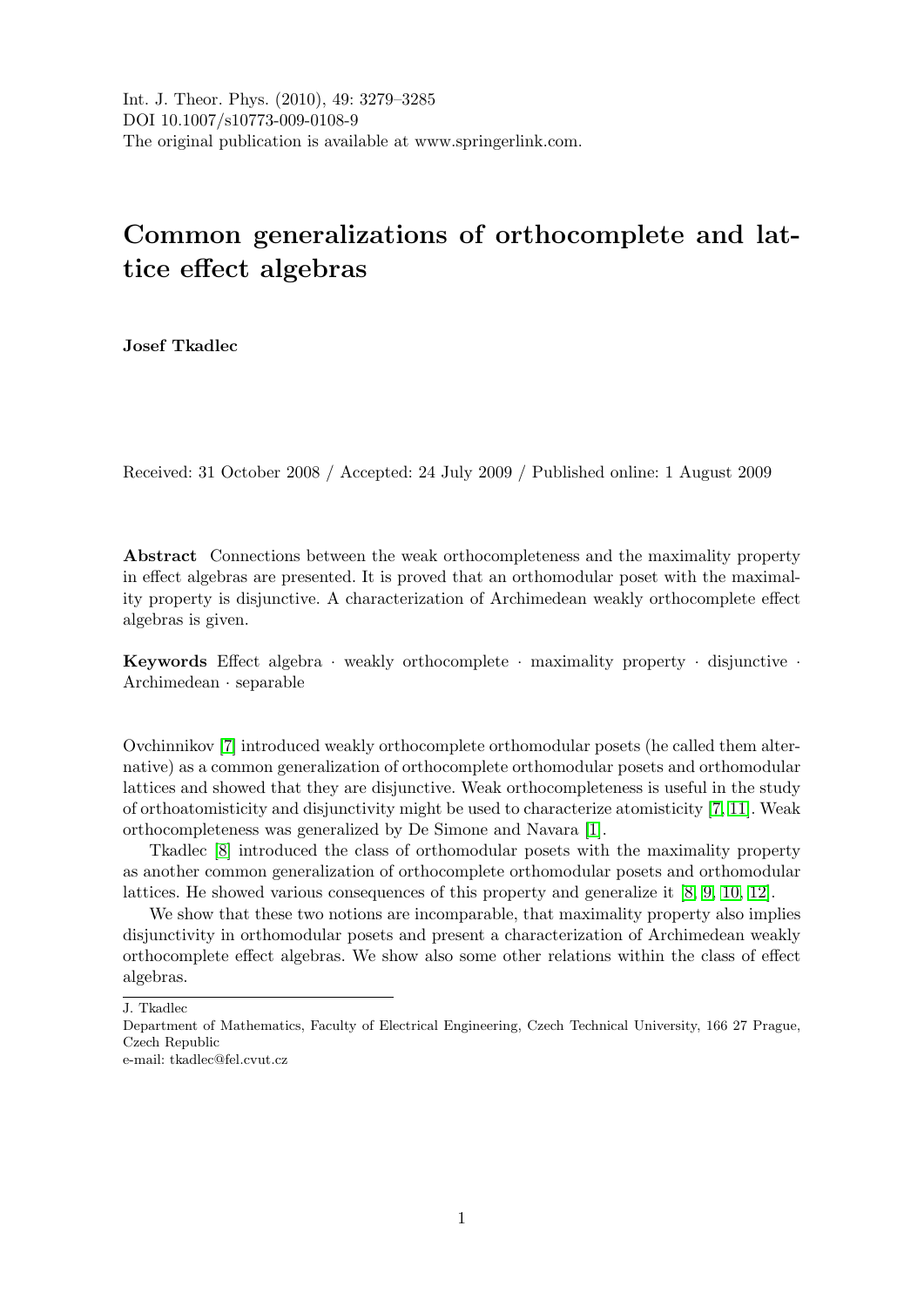#### 1 Basic notions and properties

**Definition 1.1** An effect algebra is an algebraic structure  $(E, \oplus, 0, 1)$  such that E is a set, 0 and 1 are different elements of E and  $\oplus$  is a partial binary operation on E such that for every  $a, b, c \in E$  the following conditions hold:

- (1)  $a \oplus b = b \oplus a$  if  $a \oplus b$  exists,
- (2)  $(a \oplus b) \oplus c = a \oplus (b \oplus c)$  if  $(a \oplus b) \oplus c$  exists,
- (3) there is a unique  $a' \in E$  such that  $a \oplus a' = 1$  (orthosupplement),
- (4)  $a = 0$  if  $a \oplus 1$  is defined.

For simplicity, we use the notation  $E$  for an effect algebra. A partial ordering on an effect algebra E is defined by  $a \leq b$  if there is a  $c \in E$  such that  $b = a \oplus c$ . Such an element c is unique (if it exists) and is denoted by  $b \ominus a$ . **0** (1, resp.) is the least (the greatest, resp.) element of E with respect to this partial ordering. For every  $a, b \in E$ ,  $a'' = a$  and  $b' \le a'$ whenever  $a \leq b$ . It can be shown that  $a \oplus \mathbf{0} = a$  for every  $a \in E$  and that a *cancellation law* is valid: for every  $a, b, c \in E$  with  $a \oplus b \le a \oplus c$  we have  $b \le c$ . An *orthogonality* relation on E is defined by  $a \perp b$  if  $a \oplus b$  exists. See, e.g., Dvurečenskij and Pulmannová [\[2\]](#page-6-3), Foulis and Bennett [\[3\]](#page-6-4).

Let E be a partially ordered set. For every  $a, b \in E$  with  $a \leq b$  we denote  $[a, b] = \{c \in E :$  $a \leq c \leq b$ . A *chain* in E is a nonempty linearly (totally) ordered subset of E.

Obviously, if  $a \perp b$  and  $a \vee b$  exist in an effect algebra, then  $a \vee b \leq a \oplus b$ . The reverse inequality need not be true (it holds in orthomodular posets).

**Definition 1.2** Let E be an effect algebra. An element  $a \in E$  is principal if  $b \oplus c \le a$  for every  $b, c \in E$  such that  $b, c \le a$  and  $b \perp c$ .

**Definition 1.3** An orthoalgebra is an effect algebra E in which, for every  $a \in E$ ,  $a = 0$  if  $a \oplus a$  is defined.

An *orthomodular poset* is an effect algebra in which every element is principal.

Every orthomodular poset is an orthoalgebra. Indeed, if  $a \oplus a$  is defined then  $a \oplus a \le a$  $a \oplus \mathbf{0}$  and, according to the cancellation law,  $a \leq \mathbf{0}$  and therefore  $a = \mathbf{0}$ .

Orthomodular posets are characterized as effect algebras such that  $a \oplus b = a \vee b$  for every orthogonal pair  $a, b$ . Let us remark that an orthomodular poset is usually defined as a bounded partially ordered set with an orthocomplementation in which the orthomodular law is valid. (See  $[3, 4]$  $[3, 4]$ )

**Definition 1.4** Let E be an effect algebra. The *isotropic index*  $i(a)$  of an element  $a \in E$ is sup $\{n \in \mathbb{N} : na \text{ is defined}\},\$  where  $na = \bigoplus_{i=1}^{n} a$  is the sum of n copies of a.

An effect algebra E is *Archimedean* if every nonzero element has a finite isotropic index.

The isotropic index of 0 is  $\infty$ . In an orthoalgebra,  $a \oplus a$  is defined only for  $a = 0$ , hence the isotropic index of every nonzero element is 1. Therefore every orthoalgebra is Archimedean.

## **Definition 1.5** Let  $E$  be an effect algebra.

A nonempty system  $(a_i)_{i\in I}$  of (not necessarily distinct) elements of E is called *orthogonal*, if sums of all finite subsystems are defined.

An element  $a \in E$  is a *majorant* of an orthogonal system O if it is an upper bound of all sums of finite subsystems of O.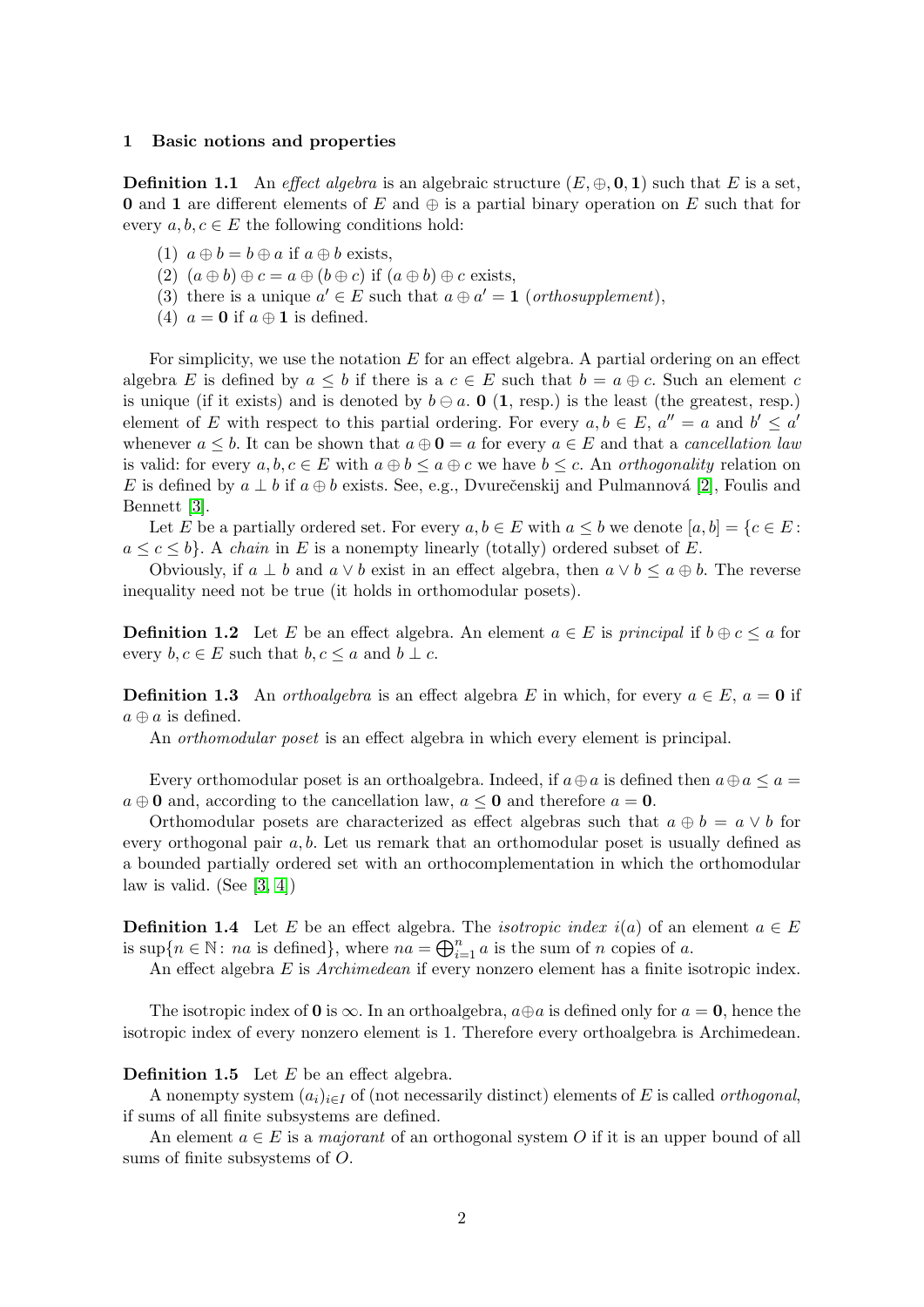The sum  $\bigoplus O$  of an orthogonal system O is the least majorant of O (if it exists).

E is orthocomplete if every orthogonal system has the sum.

 $E$  is weakly orthocomplete if every orthogonal system either has the sum or has no minimal majorant.

Every pair of elements of an orthogonal system is orthogonal. On the other hand, there are mutually orthogonal elements that do not form an orthogonal system if the effect algebra is not an orthomodular poset. Since only  $\bf{0}$  is orthogonal to itself in an orthoalgebra and since the multiplicity of **0** and the order of elements in an orthogonal system do not play an important role, we may consider sets instead of systems in orthoalgebras. Every majorant of an orthogonal system is its upper bound, these notions coincide just in orthomodular posets. It is easy to see that an effect algebra is weakly orthocomplete if and only if for every orthogonal system every its minimal majorant is its least majorant (the sum).

Let us denote by  $\mathcal{O}(E)$  the family of all orthogonal systems in an effect algebra E and let us define an equivalence  $\sim$  on  $\mathcal{O}(E)$  as follows: for every  $O_1, O_2 \in \mathcal{O}(E)$ ,  $O_1 \sim O_2$  if for every  $a \in E \setminus \{0\}$  the multiplicities of a in  $O_1, O_2$  are the same or both infinite. (We ignore the difference in the order of elements, in the multiplicity of 0, in infinite multiplicities.) Let us denote by  $[O]$  the class of orthogonal systems equivalent to the orthogonal system O and by  $\mathcal{O}(E)|_{\sim} = \{[O]: O \in \mathcal{O}(E)\}\$  the set of equivalence classes. We define a partial ordering  $\leq$  in  $\mathcal{O}(E)|_{\sim}$  as follows: for every  $O_1, O_2 \in \mathcal{O}(E)$ ,  $[O_1]$   $\leq$   $[O_2]$  if for every  $a \in E \setminus \{0\}$  the multiplicity of a in  $O_1$  is less then or equal to the multiplicity of a in  $O_2$  or both these multiplicities are infinite.

**Definition 1.6** Let E be an effect algebra and  $S \subseteq E$ . An orthogonal system O in E is a *maximal* orthogonal system majorated by  $S$ , if  $O$  is majorated by  $S$  (every element of  $S$  is a majorant of O) and there is no orthogonal system O' majorated by S such that  $[O] \prec [O']$ .

Let us remark that the "maximality" refers to the partial ordering of the equivalence classes. If a maximal orthogonal system  $O$  majorated by a set  $S$  contains some nonzero element with an infinite multiplicity (this element has an infinite isotropic index, the effect algebra is not Archimedean) then we can add this element to  $O$  and the resulting orthogonal system will be majorated by  $S$ , too. This is impossible in Archimedean effect algebras.

<span id="page-2-0"></span>**Lemma 1.7** Let E be an effect algebra and  $S \subseteq E$ . For every orthogonal system O majorated by S there is a maximal orthogonal system M majorated by S such that  $[O] \preceq [M]$ .

*Proof* If an orthogonal system  $O'$  is majorated by S then every orthogonal system from the class  $[O']$  is majorated by S. Let us consider the family of classes  $[O']$  of orthogonal systems majorated by S such that  $[O] \preceq [O']$ . This is a nonempty family such that every chain in it has an upper bound. According to Zorn's lemma, there is a maximal class in this family and we can take an arbitrary its element to get the desired  $M$ .

**Definition 1.8** An effect algebra E has the maximality property if  $\{a, b\}$  has a maximal lower bound for every  $a, b \in E$ .

It is easy to see (going to orthosupplements) that an effect algebra  $E$  has the maximality property if and only if  $\{a, b\}$  has a minimal upper bound for every  $a, b \in E$ .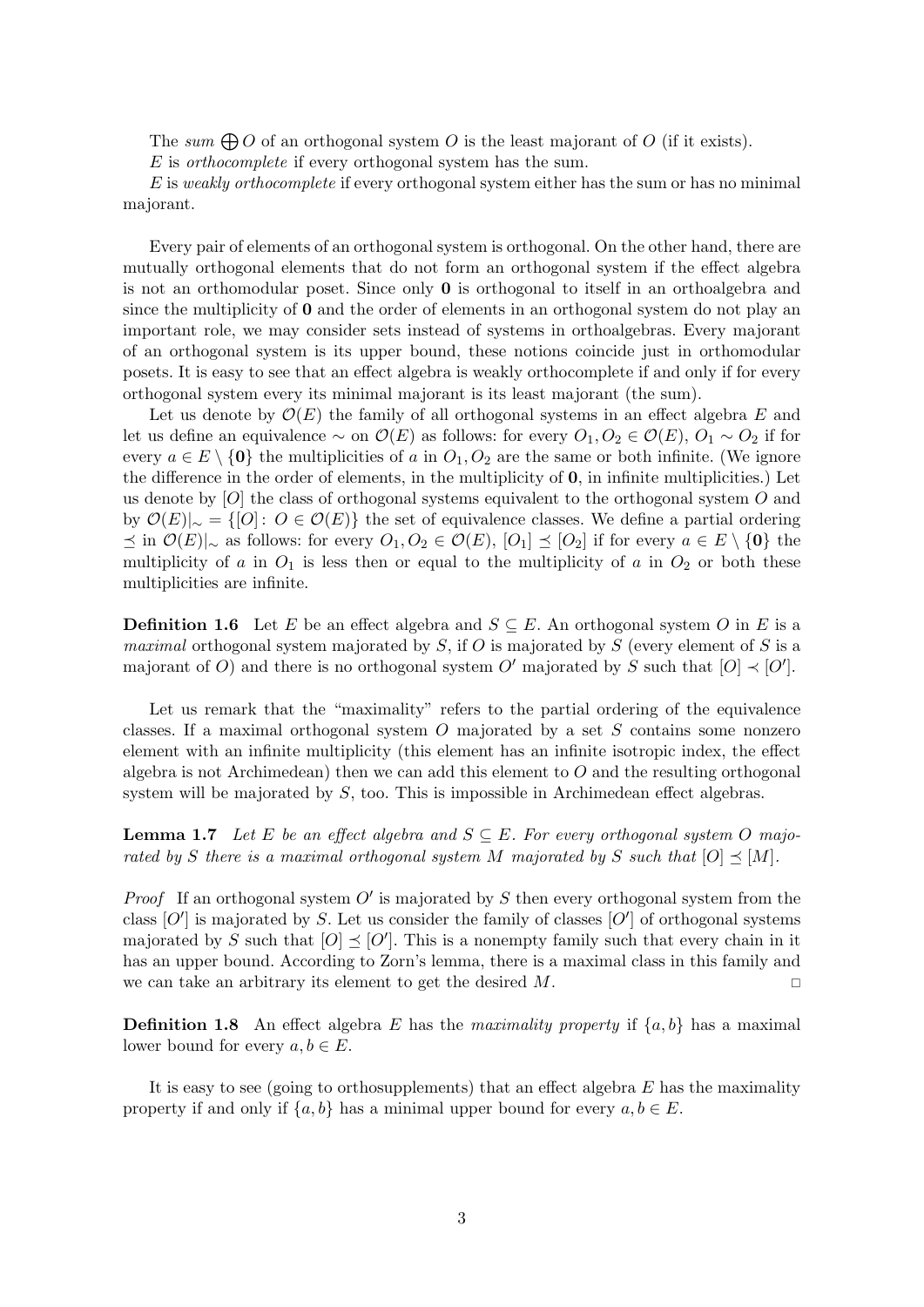## 2 General relations

We will study connections between various properties. First, let us present a useful notion.

**Definition 2.1** A set S in an effect algebra is *downward directed* if for every  $a, b \in S$  there is a  $c \in S$  such that  $c \leq a, b$ .

It is easy to see that every minimal element in a downward directed set is its least element and that every set with the least element is downward directed.

<span id="page-3-0"></span>**Theorem 2.2** Let E be an effect algebra. Consider the following properties:

- $(L)$  E is a lattice.
- (OC) E is orthocomplete.
- $(W+)$  For every orthogonal system in E, the set of its majorants is downward directed.

(WOC) E is weakly orthocomplete.

(CU) For every chain in E, the set of its upper bounds is downward directed.

(M) E has the maximality property.

Then the following implications hold:  $(L),(OC) \Rightarrow (W+) \Rightarrow (WOC); (L),(OC) \Rightarrow (CU) \Rightarrow$  $(M).$ 

*Proof* (L)  $\Rightarrow$  (W+): If a, b are majorants of an orthogonal system O then  $a \wedge b \leq a$ , b is a majorant of O.

 $(OC) \Rightarrow (W+)$ : Obvious.

 $(W+) \Rightarrow (WOC)$ : Every minimal majorant of an orthogonal system is its least majorant.

 $(L) \Rightarrow (CU)$  [\[12\]](#page-7-3): If  $a, b \in E$  are upper bounds of a chain  $C \subseteq E$ , then  $a \wedge b \leq a, b$  is an upper bound of C.

 $(OC) \Rightarrow (CU)$  [\[12\]](#page-7-3): According to [\[6,](#page-6-6) Theorem 3.2], every chain in an orthocomplete effect algebra has the least upper bound.

 $(CU) \Rightarrow (M)$  [\[12\]](#page-7-3): Let  $a, b \in E$ . Since  $[0, a] \cap [0, b] \supseteq \{0\}$ , the family of chains in  $[0, a] \cap$  $[0, b]$  is nonempty. According to Zorn's lemma, there is a maximal chain C in  $[0, a] \cap [0, b]$ . According to our assumption, there is an upper bound  $c \leq a, b$  of C. Since the chain C is maximal,  $c \in C$  is a maximal element of  $[\mathbf{0}, a] \cap [\mathbf{0}, b]$ .

Let us remark that the condition  $(W+)$  was introduced by De Simone and Navara [\[1\]](#page-6-1), the condition (WOC) was introduced by Ovchinnikov [\[7\]](#page-6-0), the conditions (M) and (CU) were introduced by Tkadlec [\[8,](#page-6-2) [12\]](#page-7-3).

It seems to be an open problem whether the condition  $(W+)$  implies the maximality property (it is true in Archimedean effect algebras—see Theorem [3.1\)](#page-4-0) or the condition (CU). Let us present examples showing that no other implication between properties from Theorem [2.2](#page-3-0) holds except those just mentioned, stated in Theorem [2.2](#page-3-0) and direct consequences of the transitivity.

Example 2.3 Let X be a countable infinite set. Let  $E$  be the family of finite and cofinite subsets of X with the  $\oplus$  operation defined as the union of disjoint sets. Then  $(E, \oplus, \emptyset, X)$  is an orthomodular lattice (it forms a Boolean algebra) that is not orthocomplete.

<span id="page-3-1"></span>*Example 2.4* Let X be a 6-element set. Let E be the family of even-element subsets of X with the  $\oplus$  operation defined as the union of disjoint sets from E. Then  $(E, \oplus, \emptyset, X)$  is a finite (hence orthocomplete) orthomodular poset that is not a lattice.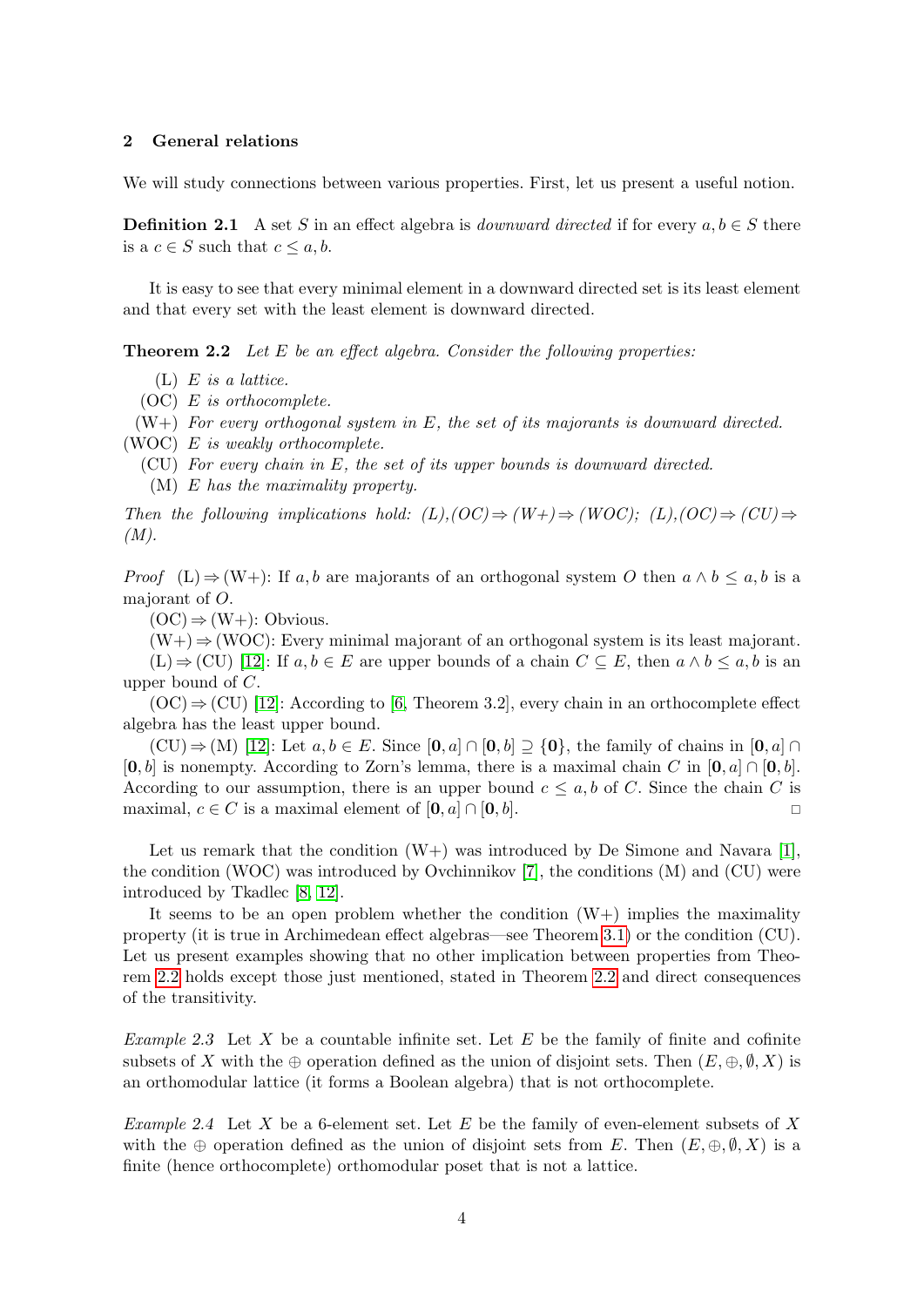*Example 2.5* Let  $X_1, X_2, X_3, X_4$  be mutually disjoint infinite sets,  $X = \bigcup_{i=1}^4 X_i$ ,

$$
E_0 = \{ \emptyset, X_1 \cup X_2, X_2 \cup X_3, X_3 \cup X_4, X_4 \cup X_1, X \},
$$
  

$$
E = \{ (A \setminus F) \cup (F \setminus A) : F \subseteq X \text{ is finite, } A \in E_0 \},
$$

 $A \oplus B = A \cup B$  for disjoint  $A, B \in E$ . Then  $(E, \oplus, \emptyset, X)$  is a weakly orthocomplete orthomodular poset. Indeed, since singletons are elements of  $E$  then every element of  $E$  is the union and therefore the sum of every maximal orthogonal system it majorates (see Theo-rem [3.8\)](#page-6-7).  $(E, \oplus, \emptyset, X)$  does not fulfill the condition  $(W+)$  from Theorem [2.2:](#page-3-0) the orthogonal set  $\{\{x\}: x \in X_1\}$  has majorants  $X_1 \cup X_2$  and  $X_1 \cup X_4$  but no majorant less then or equal to both of them.  $(E, \oplus, \emptyset, X)$  does not fulfill the maximality property: lower bounds of  $\{X_1 \cup X_2, X_4 \cup X_1\}$  are finite subsets of  $X_1$ , hence there is no maximal lower bound.

<span id="page-4-1"></span>Example 2.6 ([\[12\]](#page-7-3)) Let  $X, Y$  be disjoint infinite countable sets,

$$
E_0 = \{ A \subseteq (X \cup Y) : \operatorname{card}(A \cap X) = \operatorname{card}(A \cap Y) \text{ is finite} \},
$$
  

$$
E = E_0 \cup \{ (X \cup Y) \setminus A : A \in E_0 \},
$$

 $A \oplus B = A \cup B$  for disjoint  $A, B \in E$ . Then  $(E, \oplus, \emptyset, X \cup Y)$  is an orthomodular poset with the maximality property. Let  $X = \{x_n : n \in \mathbb{N}\}\$ ,  $y_0 \in Y$ ,  $f : X \to Y \setminus \{y_0\}$  be a bijection. Then the chain  $\{ \{x_2, \ldots, x_n, f(x_2), \ldots, f(x_n)\} : n \in \mathbb{N} \setminus \{1\} \}$  has two minimal upper bounds  $(X \cup Y) \setminus \{x_1, f(x_1)\}\$ and  $(X \cup Y) \setminus \{x_1, y_0\}$ , hence the condition (CU) from Theorem [2.2](#page-3-0) is not fulfilled.

<span id="page-4-2"></span>Example 2.7 Let  $X, Y$  be disjoint uncountable sets of the same cardinality,

$$
E_0 = \{ A \subseteq (X \cup Y) : \operatorname{card}(A \cap X) = \operatorname{card}(A \cap Y) \text{ is finite} \},
$$
  

$$
E = E_0 \cup \{ (X \cup Y) \setminus A : A \in E_0 \},
$$

 $A \oplus B = A \cup B$  for disjoint  $A, B \in E$ . Then  $(E, \oplus, \emptyset, X \cup Y)$  is an orthomodular poset fulfilling the condition (CU) from Theorem [2.2.](#page-3-0) Indeed, let C be a chain in E and  $A, B \in E$ its upper bounds. If C contains a cofinite subset of  $X \cup Y$  then C has a maximal element. If C does not contain an infinite set then the set  $\bigcup \mathcal{C}$  is countable and there is an element  $C \in E$ such that  $\bigcup \mathcal{C} \subseteq C \subseteq A \cap B$ .

The orthomodular poset is not weakly orthocomplete, because for  $x_0 \in X$ ,  $y_0 \in Y$  there is a bijection  $f: X \to Y \setminus \{y_0\}$  and the orthogonal set  $\{\{x, f(x)\}: x \in X \setminus \{x_0\}\}\)$  has different minimal upper bounds  $(X \cup Y) \setminus \{x_0, f(x_0)\}\$ and  $(X \cup Y) \setminus \{x_0, y_0\}.$ 

## 3 Relations in special cases

<span id="page-4-0"></span>We will show connection concerning conditions from Theorem [2.2](#page-3-0) in some cases.

**Theorem 3.1** Every Archimedean effect algebra fulfilling the condition  $(W+)$  from Theorem [2.2](#page-3-0) has the maximality property.

*Proof* Let E be an Archimedean effect algebra fulfilling the condition  $(W+)$  from Theo-rem [2.2](#page-3-0) and let  $a, b \in E$ . The orthogonal system (0) is majorated by  $\{a, b\}$ . According to Lemma [1.7,](#page-2-0) there is a maximal orthogonal system M majorated by  $\{a, b\}$ . According to the condition  $(W+)$ , there is a majorant  $c \leq a, b$  of M. Since E is Archimedean, c is a maximal lower bound of  $\{a, b\}$  (otherwise there is a  $d \in E$  such that  $c < d \leq a, b$  and we can add nonzero  $d \ominus c$  to  $M$ ).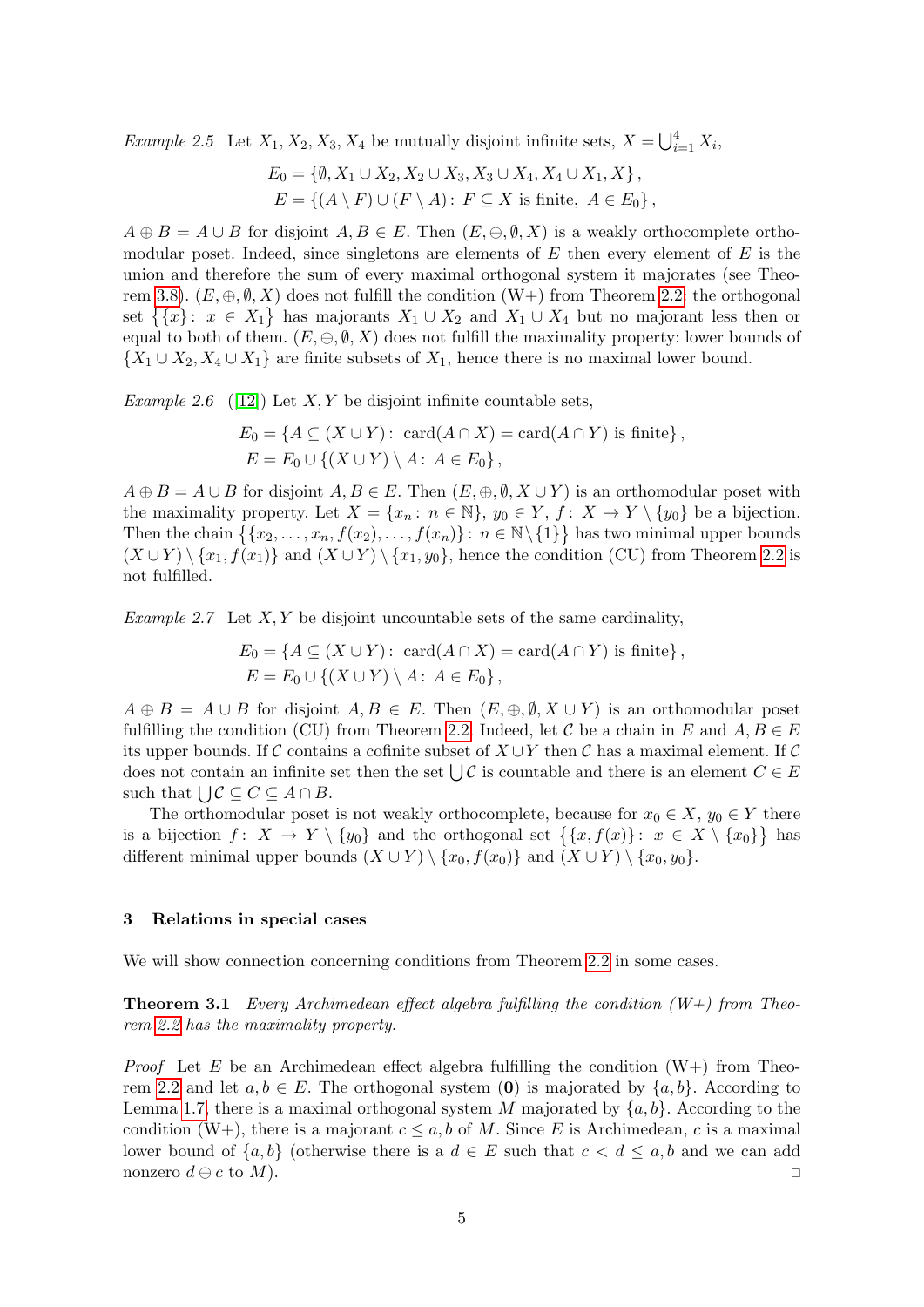**Definition 3.2** An effect algebra is *separable* if every orthogonal system of its distinct elements is countable.

It is easy to see that an Archimedean effect algebra is separable if and only if every orthogonal system of its nonzero elements is countable. On the other hand, there is an uncountable orthogonal system of nonzero elements in every non-Archimedean effect algebras.

**Theorem 3.3** Every separable effect algebra fulfilling the condition (CU) from Theorem [2.2](#page-3-0) fulfills the condition  $(W+)$  from Theorem [2.2.](#page-3-0)

*Proof* Let O be an orthogonal system in a separable effect algebra E fulfilling the condition (CU) from Theorem [2.2.](#page-3-0) Since it is not important to distinguish infinite multiplicities of elements in orthogonal systems, we may suppose that they are countable. Since the effect algebra is separable, the number of elements in O is countable and we can put  $O = (a_i)_{i \in I}$  $(I = N \text{ or } I = \{1, ..., n\}$  for some  $n \in N$ ). Let a, b be majorants of O. Then the chain  $\{\bigoplus_{i=1}^k a_i : k \in I\} \subseteq [0, a] \cap [0, b]$  has an upper bound  $c \leq a, b$  which is a majorant of O.

Let us remark that the above theorem cannot be strengthened by replacing the condition (CU) by the maximality property: the orthomodular poset with the maximality property in Example [2.6](#page-4-1) is separable but not even weakly orthocomplete—the orthogonal set  $\{\{x_n,f(x_n)\}: n \in \mathbb{N} \setminus \{1\}\}\$  has two minimal upper bounds  $(X \cup Y) \setminus \{x_1,f(x_1)\}\$  and  $(X \cup Y) \setminus \{x_1, y_0\}.$ 

Both weak orthocompleteness and maximality property implies disjunctivity (see, e.g., [\[5\]](#page-6-8)) in orthomodular posets.

**Definition 3.4** An effect algebra E is disjunctive if for every  $a, b \in E$  with  $a \not\leq b$  there is a nonzero  $c \in E$  such that  $c \le a$  and  $c \wedge b = 0$ .

Theorem 3.5 Every weakly orthocomplete orthomodular poset and every orthomodular poset with the maximality property is disjunctive.

Proof For the case of weakly orthocomplete orthomodular posets see [\[7\]](#page-6-0).

Let E be an orthomodular poset with the maximality property and let  $a, b \in E$  such that  $a \nleq b$ . Since E has the maximality property, there is a maximal element c in [0, a] ∩ [0, b]. For the element  $d = a \ominus c$  we obtain  $d \le a$  and, since  $a \not\le b$ ,  $d \ne \mathbf{0}$ . It suffice to prove that  $d \wedge b = 0$ . Indeed, if it is not true then there is a nonzero element  $e \in E$  such that  $e \leq b, d$ . Hence  $e \perp c$  and  $c < c \oplus e \leq a, b$  (we use the principality of both a and b)—this contradicts to the maximality of  $c$ .

Let us remark that Examples [2.5](#page-3-1) and [2.7](#page-4-2) show that a disjunctive orthomodular poset need not be weakly orthocomplete nor have the maximality property. Let us show examples that the previous theorem cannot be strengthened to orthoalgebras or lattice effect algebras.

Example 3.6 The so called Wright triangle [\[4,](#page-6-5) Example 2.13] is an orthoalgebra that is finite (hence orthocomplete and therefore weakly orthocomplete and with the maximality property) and not disjunctive.

Example 3.7  $C_3 = \{0, a, 1\}$  with  $a \oplus a = 1$  and  $x \oplus 0 = x$  for every  $x \in C_3$  is a lattice effect algebra (hence weakly orthocomplete and with the maximality property) that is not disjunctive:  $1 \nleq a$  but there is no nonzero  $b \in C_3$  such that  $b \wedge a = 0$ .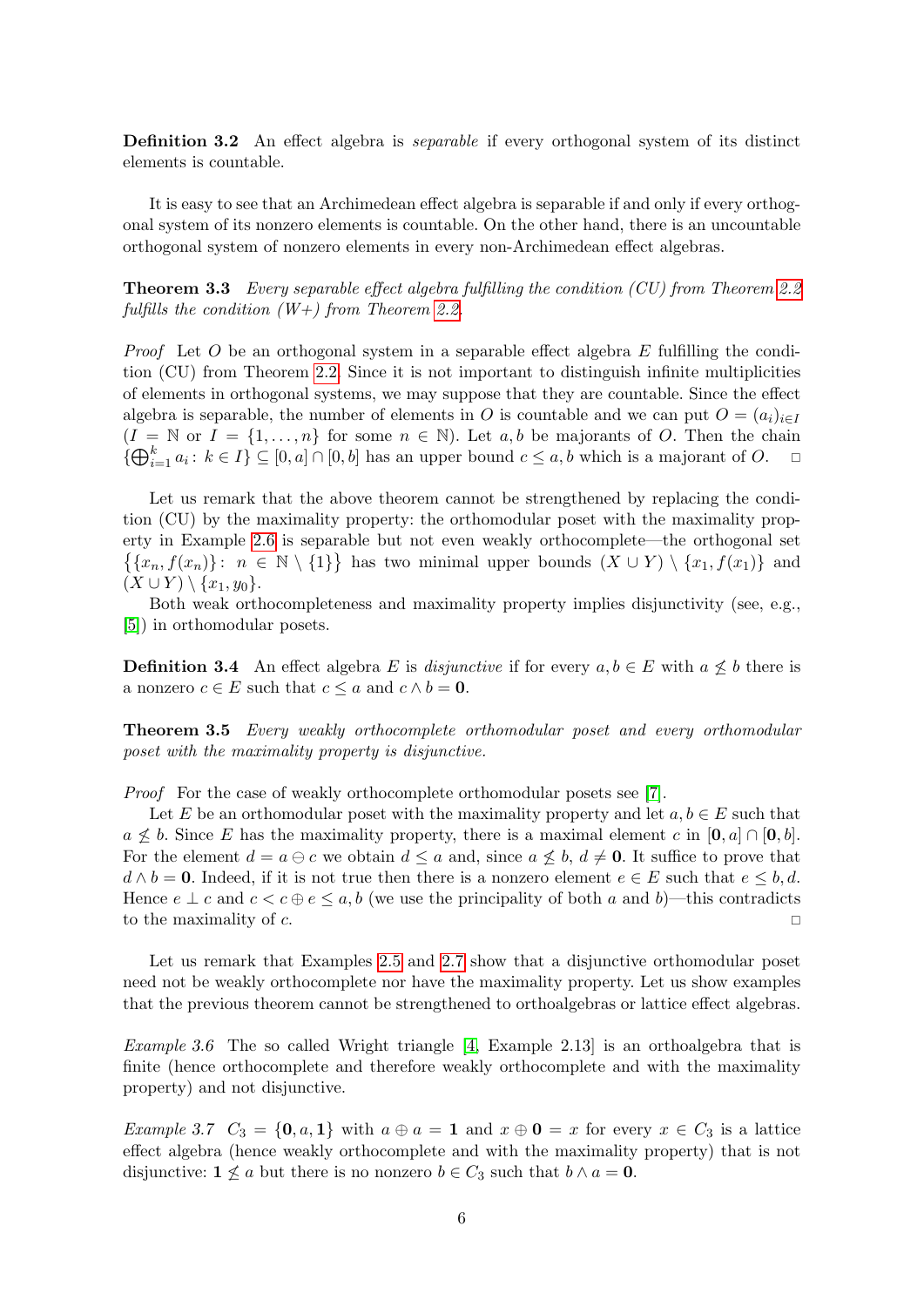Let us present a characterization of Archimedean weakly orthocomplete effect algebras.

## <span id="page-6-7"></span>**Theorem 3.8** Let  $E$  be an effect algebra.

(1) If every element of E is the sum of every maximal orthogonal system it majorates, then E is weakly orthocomplete.

(2) If E is weakly orthocomplete and Archimedean, then every element of E is the sum of every maximal orthogonal system it majorates.

*Proof* (1) Let O be an orthogonal system in E and let a be a minimal majorant of O. Then  $O$  is a maximal orthogonal system majorated by  $a$  (otherwise we can add a nonzero element  $b \le a$  and therefore the element  $a \ominus b < a$  majorates O) and therefore  $\bigoplus O = a$  exists.

(2) Let  $a \in E$  and let O be a maximal orthogonal system majorated by a. Let us suppose that a is not the sum of O and seek a contradiction. Either  $\bigoplus M$  does not exist or  $\bigoplus M < a$ . In both cases a is not a minimal majorant of  $O$ , hence there is a majorant  $b < a$  of  $O$ . Then  $a \ominus b$  might be added to O and, since E is Archimedean, this contradicts to the maximality of  $O$ .

The following example shows that the assumption of Archimedeanity in the part (2) of the previous theorem cannot be omitted.

*Example 3.9* Let  $E = \{0, 1, 2, ..., n, ..., n', ..., 2', 1', 0'\}$  with  $m \oplus n = m + n$  for every  $m, n \in \mathbb{N} \cup \{0\}$  and  $m \oplus n' = (n - m)'$  for every  $m, n \in \mathbb{N} \cup \{0\}$  with  $m \leq n$ . Then  $(E, \oplus, 0, 0')$  is a lattice effect algebra (it forms a chain) and therefore weakly orthocomplete. Neither element  $n', n \in \mathbb{N} \cup \{0\}$ , is the sum of the maximal orthogonal system  $\prod_{n \in \mathbb{N}} \{n\}^{\mathbb{N}}$  it majorates.

#### Acknowledgments

The work was supported by the grant of the Grant Agency of the Czech Republic no. 201/07/1051 and by the research plan of the Ministry of Education of the Czech Republic no. 6840770010.

#### References

- <span id="page-6-1"></span>1. De Simone, A., Navara, M.: Yosida-Hewitt and Lebesgue decompositions of states on orthomodular posets. Tech. Report no. 40, Università "Federico II" Napoli, Italy (1997)
- <span id="page-6-3"></span>2. Dvurečenskij, A., Pulmannová, S.: New Trends in Quantum Structures. Kluwer Academic, Bratislava (2000)
- <span id="page-6-4"></span>3. Foulis, D. J., Bennett, M. K.: Effect algebras and unsharp quantum logics. Found. Phys. 24, 1331–1352 (1994)
- <span id="page-6-5"></span>4. Foulis, D., Greechie, R., Rüttimann, G.: Filters and supports in orthoalgebras. Int. J. Theor. Phys. 31, 789–807 (1992)
- <span id="page-6-8"></span>5. Godowski, R.: Disjunctivity and orthodisjunctivity in orthomodular posets. Demonstr. Math. 12, 1043–1049 (1979)
- <span id="page-6-6"></span>6. Jenča, G., Pulmannová, S.: Orthocomplete effect algebras. Proc. Am. Math. Soc. 131, 2663–2671 (2003)
- <span id="page-6-0"></span>7. Ovchinnikov, P. G.: On alternative orthomodular posets. Demonstr. Math. 27, 89–93 (1994)
- <span id="page-6-2"></span>8. Tkadlec, J.: Conditions that force an orthomodular poset to be a Boolean algebra. Tatra Mt. Math. Publ. 10, 55–62 (1997)